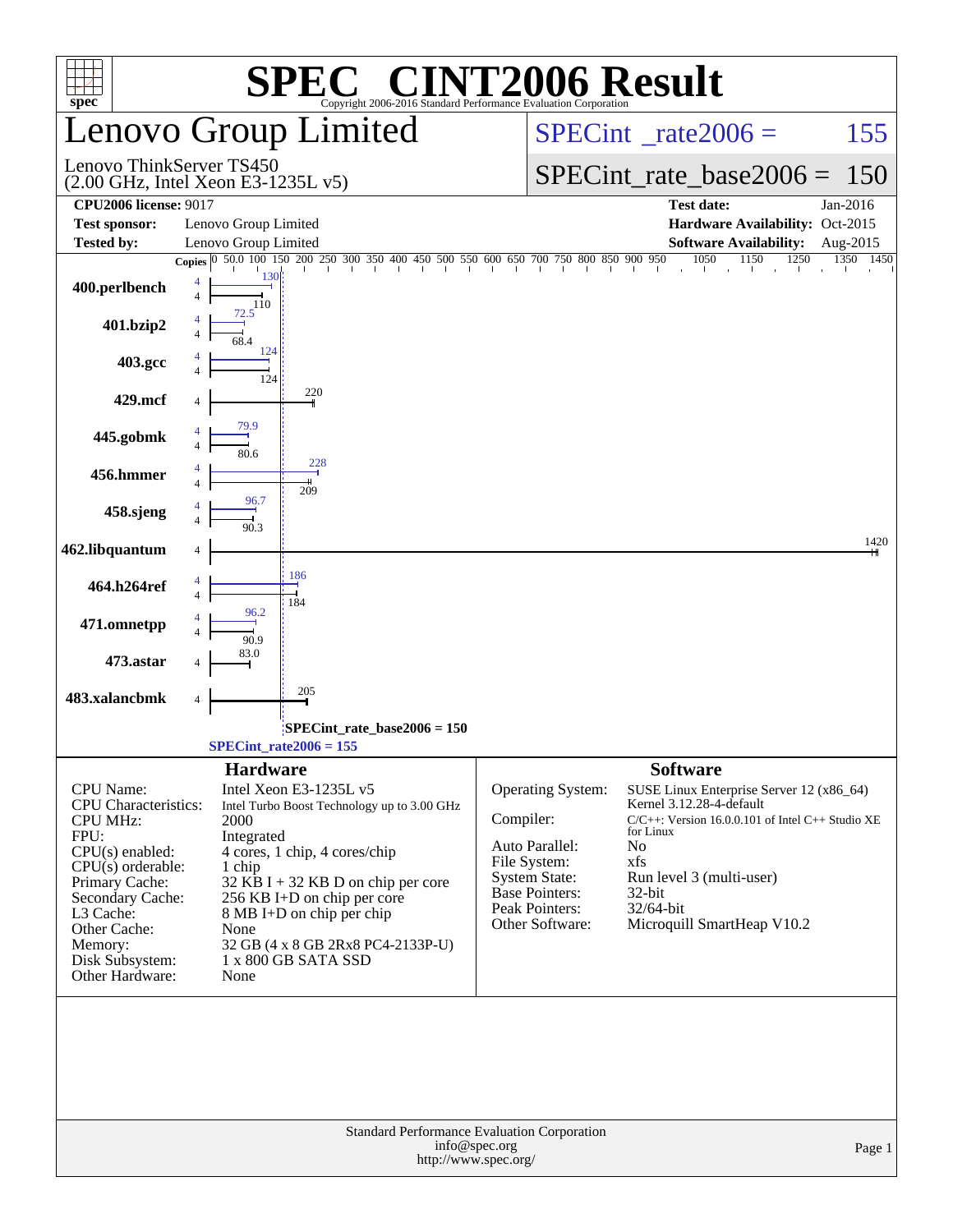

# enovo Group Limited

#### Lenovo ThinkServer TS450

SPECint rate $2006 = 155$ 

### [SPECint\\_rate\\_base2006 =](http://www.spec.org/auto/cpu2006/Docs/result-fields.html#SPECintratebase2006) 150

(2.00 GHz, Intel Xeon E3-1235L v5)

**[CPU2006 license:](http://www.spec.org/auto/cpu2006/Docs/result-fields.html#CPU2006license)** 9017 **[Test date:](http://www.spec.org/auto/cpu2006/Docs/result-fields.html#Testdate)** Jan-2016 **[Test sponsor:](http://www.spec.org/auto/cpu2006/Docs/result-fields.html#Testsponsor)** Lenovo Group Limited **[Hardware Availability:](http://www.spec.org/auto/cpu2006/Docs/result-fields.html#HardwareAvailability)** Oct-2015 **[Tested by:](http://www.spec.org/auto/cpu2006/Docs/result-fields.html#Testedby)** Lenovo Group Limited **[Software Availability:](http://www.spec.org/auto/cpu2006/Docs/result-fields.html#SoftwareAvailability)** Aug-2015

#### **[Results Table](http://www.spec.org/auto/cpu2006/Docs/result-fields.html#ResultsTable)**

|                                                                                                        | <b>Base</b>   |                |       |                |       |                |       | <b>Peak</b>   |                |              |                |              |                |              |  |
|--------------------------------------------------------------------------------------------------------|---------------|----------------|-------|----------------|-------|----------------|-------|---------------|----------------|--------------|----------------|--------------|----------------|--------------|--|
| <b>Benchmark</b>                                                                                       | <b>Copies</b> | <b>Seconds</b> | Ratio | <b>Seconds</b> | Ratio | <b>Seconds</b> | Ratio | <b>Copies</b> | <b>Seconds</b> | <b>Ratio</b> | <b>Seconds</b> | <b>Ratio</b> | <b>Seconds</b> | <b>Ratio</b> |  |
| 400.perlbench                                                                                          |               | 357            | 110   | 355            | 110   | 359            | 109   |               | 302            | 130          | 301            | 130          | 301            | <b>130</b>   |  |
| 401.bzip2                                                                                              | 4             | 566            | 68.2  | 564            | 68.5  | 564            | 68.4  | 4             | 532            | 72.6         | 532            | 72.5         | 532            | 72.5         |  |
| $403.\mathrm{gcc}$                                                                                     | 4             | 260            | 124   | 259            | 124   | 258            | 125   | 4             | 260            | 124          | 261            | 124          | <b>260</b>     | <u>124</u>   |  |
| $429$ .mcf                                                                                             | 4             | 168            | 218   | 166            | 220   | 165            | 221   | 4             | 168            | 218          | 166            | 220          | 165            | 221          |  |
| $445$ .gobm $k$                                                                                        | 4             | 520            | 80.6  | 524            | 80.1  | 515            | 81.5  | 4             | 524            | 80.1         | 526            | 79.7         | 525            | 79.9         |  |
| 456.hmmer                                                                                              |               | 179            | 208   | 179            | 209   | 175            | 214   |               | 163            | 229          | 164            | 228          | 163            | 228          |  |
| $458$ .sjeng                                                                                           | 4             | 537            | 90.1  | 536            | 90.3  | 532            | 91.0  | 4             | 500            | 96.8         | 502            | 96.5         | 501            | 96.7         |  |
| 462.libquantum                                                                                         | 4             | 58.6           | 1420  | 58.9           | 1410  | 58.5           | 1420  | 4             | 58.6           | 1420         | 58.9           | 1410         | 58.5           | 1420         |  |
| 464.h264ref                                                                                            | 4             | 480            | 184   | 486            | 182   | 482            | 184   | 4             | 477            | 186          | 479            | 185          | 477            | 186          |  |
| 471.omnetpp                                                                                            | 4             | 275            | 90.9  | 274            | 91.2  | 276            | 90.7  | 4             | 260            | 96.1         | 260            | 96.3         | 260            | 96.2         |  |
| $473.$ astar                                                                                           | 4             | 335            | 83.9  | 338            | 83.0  | 339            | 82.9  | 4             | 335            | 83.9         | 338            | 83.0         | 339            | 82.9         |  |
| 483.xalancbmk                                                                                          | 4             | 134            | 206   | 135            | 205   | 135            | 204   | 4             | 134            | 206          | 135            | 205          | 135            | 204          |  |
| Decute ennear in the order in which they were run. Pold underlined text indicates a median measurement |               |                |       |                |       |                |       |               |                |              |                |              |                |              |  |

Results appear in the [order in which they were run.](http://www.spec.org/auto/cpu2006/Docs/result-fields.html#RunOrder) Bold underlined text [indicates a median measurement.](http://www.spec.org/auto/cpu2006/Docs/result-fields.html#Median)

#### **[Submit Notes](http://www.spec.org/auto/cpu2006/Docs/result-fields.html#SubmitNotes)**

 The taskset mechanism was used to bind copies to processors. The config file option 'submit' was used to generate taskset commands to bind each copy to a specific processor. For details, please see the config file.

#### **[Operating System Notes](http://www.spec.org/auto/cpu2006/Docs/result-fields.html#OperatingSystemNotes)**

 Stack size set to unlimited using "ulimit -s unlimited" Transparent Huge Pages enabled with: echo always > /sys/kernel/mm/transparent\_hugepage/enabled Filesystem page cache cleared with: echo 1 > /proc/sys/vm/drop\_caches

#### **[Platform Notes](http://www.spec.org/auto/cpu2006/Docs/result-fields.html#PlatformNotes)**

BIOS Configuration: EIST Support set to Enabled C1E Support set to Enabled C State Support set to Enabled Turbo Mode set to Enable Sysinfo program /home/cpu2006-1.2-ic16.0/config/sysinfo.rev6914 \$Rev: 6914 \$ \$Date:: 2014-06-25 #\$ e3fbb8667b5a285932ceab81e28219e1 running on TS450-SLE12 Fri Jan 8 14:24:26 2016

 This section contains SUT (System Under Test) info as seen by some common utilities. To remove or add to this section, see: <http://www.spec.org/cpu2006/Docs/config.html#sysinfo>

Continued on next page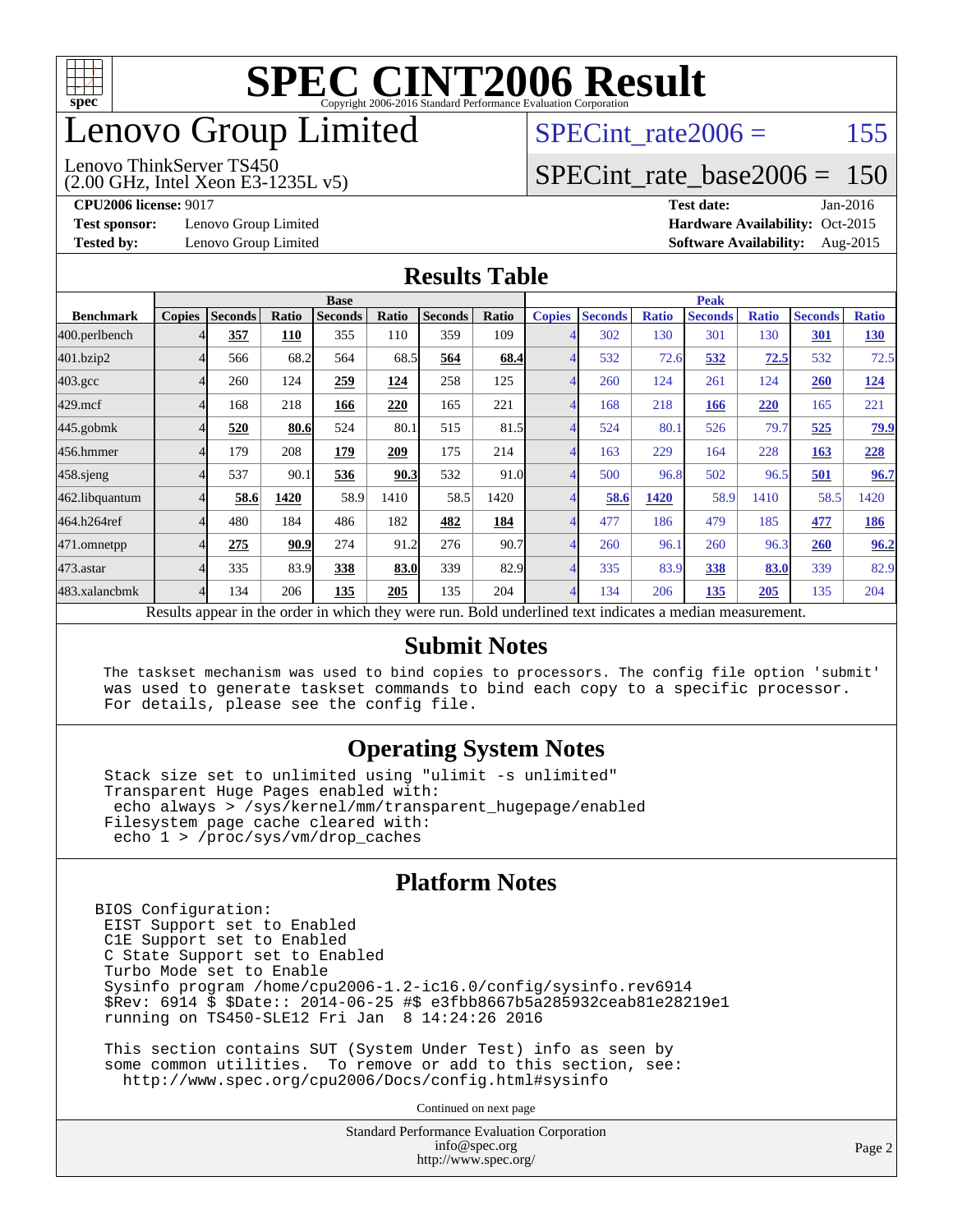

enovo Group Limited

SPECint rate $2006 = 155$ [SPECint\\_rate\\_base2006 =](http://www.spec.org/auto/cpu2006/Docs/result-fields.html#SPECintratebase2006) 150

(2.00 GHz, Intel Xeon E3-1235L v5) Lenovo ThinkServer TS450

**[Test sponsor:](http://www.spec.org/auto/cpu2006/Docs/result-fields.html#Testsponsor)** Lenovo Group Limited **[Hardware Availability:](http://www.spec.org/auto/cpu2006/Docs/result-fields.html#HardwareAvailability)** Oct-2015 **[Tested by:](http://www.spec.org/auto/cpu2006/Docs/result-fields.html#Testedby)** Lenovo Group Limited **[Software Availability:](http://www.spec.org/auto/cpu2006/Docs/result-fields.html#SoftwareAvailability)** Aug-2015

**[CPU2006 license:](http://www.spec.org/auto/cpu2006/Docs/result-fields.html#CPU2006license)** 9017 **[Test date:](http://www.spec.org/auto/cpu2006/Docs/result-fields.html#Testdate)** Jan-2016

#### **[Platform Notes \(Continued\)](http://www.spec.org/auto/cpu2006/Docs/result-fields.html#PlatformNotes)**

Standard Performance Evaluation Corporation [info@spec.org](mailto:info@spec.org) Page 3 From /proc/cpuinfo model name : Intel(R) Xeon(R) CPU E3-1235L v5 @ 2.00GHz 1 "physical id"s (chips) 4 "processors" cores, siblings (Caution: counting these is hw and system dependent. The following excerpts from /proc/cpuinfo might not be reliable. Use with caution.) cpu cores : 4 siblings : 4 physical 0: cores 0 1 2 3 cache size : 8192 KB From /proc/meminfo<br>MemTotal: 32933324 kB HugePages\_Total: 0<br>Hugepagesize: 2048 kB Hugepagesize: From /etc/\*release\* /etc/\*version\* SuSE-release: SUSE Linux Enterprise Server 12 (x86\_64) VERSION = 12 PATCHLEVEL = 0 # This file is deprecated and will be removed in a future service pack or release. # Please check /etc/os-release for details about this release. os-release: NAME="SLES" VERSION="12" VERSION\_ID="12" PRETTY\_NAME="SUSE Linux Enterprise Server 12" ID="sles" ANSI\_COLOR="0;32" CPE\_NAME="cpe:/o:suse:sles:12" uname -a: Linux TS450-SLE12 3.12.28-4-default #1 SMP Thu Sep 25 17:02:34 UTC 2014 (9879bd4) x86\_64 x86\_64 x86\_64 GNU/Linux run-level 3 Jan 8 13:48 SPEC is set to: /home/cpu2006-1.2-ic16.0 Filesystem Type Size Used Avail Use% Mounted on<br>
/dev/sda3 xfs 600G 7.6G 593G 2% /home  $xfs$  600G 7.6G 593G 2% /home Additional information from dmidecode: Warning: Use caution when you interpret this section. The 'dmidecode' program reads system data which is "intended to allow hardware to be accurately determined", but the intent may not be met, as there are frequent changes to hardware, firmware, and the "DMTF SMBIOS" standard. BIOS LENOVO FWKT32A 12/25/2015 Memory: Continued on next page

<http://www.spec.org/>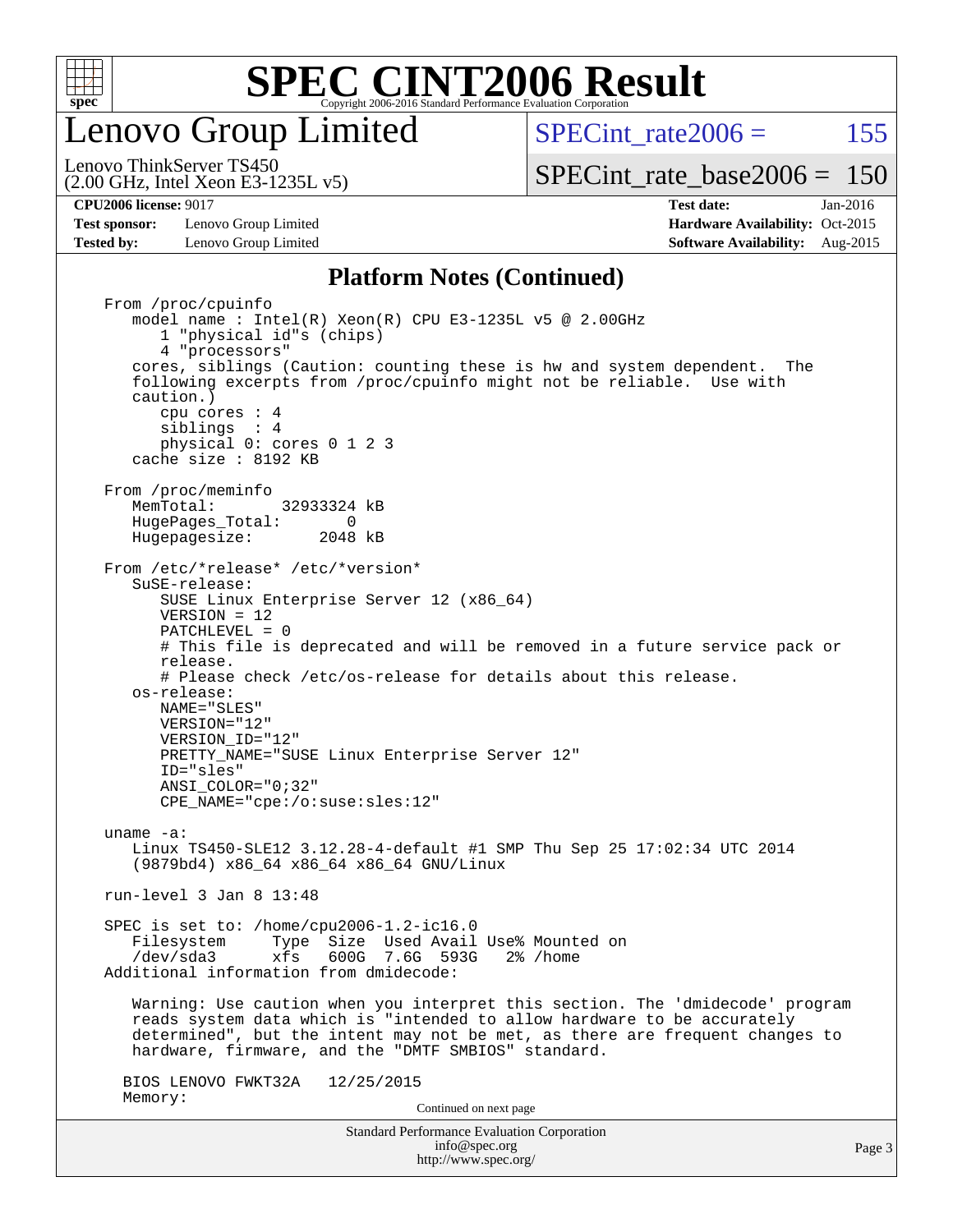

# enovo Group Limited

SPECint rate $2006 = 155$ 

(2.00 GHz, Intel Xeon E3-1235L v5) Lenovo ThinkServer TS450

SPECint rate base  $2006 = 150$ 

**[Test sponsor:](http://www.spec.org/auto/cpu2006/Docs/result-fields.html#Testsponsor)** Lenovo Group Limited **[Hardware Availability:](http://www.spec.org/auto/cpu2006/Docs/result-fields.html#HardwareAvailability)** Oct-2015

**[CPU2006 license:](http://www.spec.org/auto/cpu2006/Docs/result-fields.html#CPU2006license)** 9017 **[Test date:](http://www.spec.org/auto/cpu2006/Docs/result-fields.html#Testdate)** Jan-2016 **[Tested by:](http://www.spec.org/auto/cpu2006/Docs/result-fields.html#Testedby)** Lenovo Group Limited **[Software Availability:](http://www.spec.org/auto/cpu2006/Docs/result-fields.html#SoftwareAvailability)** Aug-2015

#### **[Platform Notes \(Continued\)](http://www.spec.org/auto/cpu2006/Docs/result-fields.html#PlatformNotes)**

4x Samsung M378A1G43DB0-CPB 8 GB 2 rank 2133 MHz

(End of data from sysinfo program)

#### **[General Notes](http://www.spec.org/auto/cpu2006/Docs/result-fields.html#GeneralNotes)**

Environment variables set by runspec before the start of the run: LD\_LIBRARY\_PATH = "/home/cpu2006-1.2-ic16.0/libs/32:/home/cpu2006-1.2-ic16.0/libs/64:/home/cpu2006-1.2-ic16.0/sh"

 Binaries compiled on a system with 1x Intel Core i5-4670K CPU + 32GB memory using RedHat EL 7.1 Transparent Huge Pages enabled with: echo always > /sys/kernel/mm/transparent\_hugepage/enabled

### **[Base Compiler Invocation](http://www.spec.org/auto/cpu2006/Docs/result-fields.html#BaseCompilerInvocation)**

[C benchmarks](http://www.spec.org/auto/cpu2006/Docs/result-fields.html#Cbenchmarks):

[icc -m32 -L/opt/intel/compilers\\_and\\_libraries\\_2016/linux/compiler/lib/ia32\\_lin](http://www.spec.org/cpu2006/results/res2016q1/cpu2006-20160125-38895.flags.html#user_CCbase_intel_icc_e10256ba5924b668798078a321b0cb3f)

[C++ benchmarks:](http://www.spec.org/auto/cpu2006/Docs/result-fields.html#CXXbenchmarks)

[icpc -m32 -L/opt/intel/compilers\\_and\\_libraries\\_2016/linux/compiler/lib/ia32\\_lin](http://www.spec.org/cpu2006/results/res2016q1/cpu2006-20160125-38895.flags.html#user_CXXbase_intel_icpc_b4f50a394bdb4597aa5879c16bc3f5c5)

### **[Base Portability Flags](http://www.spec.org/auto/cpu2006/Docs/result-fields.html#BasePortabilityFlags)**

 400.perlbench: [-D\\_FILE\\_OFFSET\\_BITS=64](http://www.spec.org/cpu2006/results/res2016q1/cpu2006-20160125-38895.flags.html#user_basePORTABILITY400_perlbench_file_offset_bits_64_438cf9856305ebd76870a2c6dc2689ab) [-DSPEC\\_CPU\\_LINUX\\_IA32](http://www.spec.org/cpu2006/results/res2016q1/cpu2006-20160125-38895.flags.html#b400.perlbench_baseCPORTABILITY_DSPEC_CPU_LINUX_IA32) 401.bzip2: [-D\\_FILE\\_OFFSET\\_BITS=64](http://www.spec.org/cpu2006/results/res2016q1/cpu2006-20160125-38895.flags.html#user_basePORTABILITY401_bzip2_file_offset_bits_64_438cf9856305ebd76870a2c6dc2689ab) 403.gcc: [-D\\_FILE\\_OFFSET\\_BITS=64](http://www.spec.org/cpu2006/results/res2016q1/cpu2006-20160125-38895.flags.html#user_basePORTABILITY403_gcc_file_offset_bits_64_438cf9856305ebd76870a2c6dc2689ab) 429.mcf: [-D\\_FILE\\_OFFSET\\_BITS=64](http://www.spec.org/cpu2006/results/res2016q1/cpu2006-20160125-38895.flags.html#user_basePORTABILITY429_mcf_file_offset_bits_64_438cf9856305ebd76870a2c6dc2689ab) 445.gobmk: [-D\\_FILE\\_OFFSET\\_BITS=64](http://www.spec.org/cpu2006/results/res2016q1/cpu2006-20160125-38895.flags.html#user_basePORTABILITY445_gobmk_file_offset_bits_64_438cf9856305ebd76870a2c6dc2689ab) 456.hmmer: [-D\\_FILE\\_OFFSET\\_BITS=64](http://www.spec.org/cpu2006/results/res2016q1/cpu2006-20160125-38895.flags.html#user_basePORTABILITY456_hmmer_file_offset_bits_64_438cf9856305ebd76870a2c6dc2689ab) 458.sjeng: [-D\\_FILE\\_OFFSET\\_BITS=64](http://www.spec.org/cpu2006/results/res2016q1/cpu2006-20160125-38895.flags.html#user_basePORTABILITY458_sjeng_file_offset_bits_64_438cf9856305ebd76870a2c6dc2689ab) 462.libquantum: [-D\\_FILE\\_OFFSET\\_BITS=64](http://www.spec.org/cpu2006/results/res2016q1/cpu2006-20160125-38895.flags.html#user_basePORTABILITY462_libquantum_file_offset_bits_64_438cf9856305ebd76870a2c6dc2689ab) [-DSPEC\\_CPU\\_LINUX](http://www.spec.org/cpu2006/results/res2016q1/cpu2006-20160125-38895.flags.html#b462.libquantum_baseCPORTABILITY_DSPEC_CPU_LINUX) 464.h264ref: [-D\\_FILE\\_OFFSET\\_BITS=64](http://www.spec.org/cpu2006/results/res2016q1/cpu2006-20160125-38895.flags.html#user_basePORTABILITY464_h264ref_file_offset_bits_64_438cf9856305ebd76870a2c6dc2689ab) 471.omnetpp: [-D\\_FILE\\_OFFSET\\_BITS=64](http://www.spec.org/cpu2006/results/res2016q1/cpu2006-20160125-38895.flags.html#user_basePORTABILITY471_omnetpp_file_offset_bits_64_438cf9856305ebd76870a2c6dc2689ab) 473.astar: [-D\\_FILE\\_OFFSET\\_BITS=64](http://www.spec.org/cpu2006/results/res2016q1/cpu2006-20160125-38895.flags.html#user_basePORTABILITY473_astar_file_offset_bits_64_438cf9856305ebd76870a2c6dc2689ab) 483.xalancbmk: [-D\\_FILE\\_OFFSET\\_BITS=64](http://www.spec.org/cpu2006/results/res2016q1/cpu2006-20160125-38895.flags.html#user_basePORTABILITY483_xalancbmk_file_offset_bits_64_438cf9856305ebd76870a2c6dc2689ab) [-DSPEC\\_CPU\\_LINUX](http://www.spec.org/cpu2006/results/res2016q1/cpu2006-20160125-38895.flags.html#b483.xalancbmk_baseCXXPORTABILITY_DSPEC_CPU_LINUX)

### **[Base Optimization Flags](http://www.spec.org/auto/cpu2006/Docs/result-fields.html#BaseOptimizationFlags)**

[C benchmarks](http://www.spec.org/auto/cpu2006/Docs/result-fields.html#Cbenchmarks):

[-xCORE-AVX2](http://www.spec.org/cpu2006/results/res2016q1/cpu2006-20160125-38895.flags.html#user_CCbase_f-xAVX2_5f5fc0cbe2c9f62c816d3e45806c70d7) [-ipo](http://www.spec.org/cpu2006/results/res2016q1/cpu2006-20160125-38895.flags.html#user_CCbase_f-ipo) [-O3](http://www.spec.org/cpu2006/results/res2016q1/cpu2006-20160125-38895.flags.html#user_CCbase_f-O3) [-no-prec-div](http://www.spec.org/cpu2006/results/res2016q1/cpu2006-20160125-38895.flags.html#user_CCbase_f-no-prec-div) [-opt-prefetch](http://www.spec.org/cpu2006/results/res2016q1/cpu2006-20160125-38895.flags.html#user_CCbase_f-opt-prefetch) [-opt-mem-layout-trans=3](http://www.spec.org/cpu2006/results/res2016q1/cpu2006-20160125-38895.flags.html#user_CCbase_f-opt-mem-layout-trans_a7b82ad4bd7abf52556d4961a2ae94d5)

[C++ benchmarks:](http://www.spec.org/auto/cpu2006/Docs/result-fields.html#CXXbenchmarks)

[-xCORE-AVX2](http://www.spec.org/cpu2006/results/res2016q1/cpu2006-20160125-38895.flags.html#user_CXXbase_f-xAVX2_5f5fc0cbe2c9f62c816d3e45806c70d7) [-ipo](http://www.spec.org/cpu2006/results/res2016q1/cpu2006-20160125-38895.flags.html#user_CXXbase_f-ipo) [-O3](http://www.spec.org/cpu2006/results/res2016q1/cpu2006-20160125-38895.flags.html#user_CXXbase_f-O3) [-no-prec-div](http://www.spec.org/cpu2006/results/res2016q1/cpu2006-20160125-38895.flags.html#user_CXXbase_f-no-prec-div) [-opt-prefetch](http://www.spec.org/cpu2006/results/res2016q1/cpu2006-20160125-38895.flags.html#user_CXXbase_f-opt-prefetch) [-opt-mem-layout-trans=3](http://www.spec.org/cpu2006/results/res2016q1/cpu2006-20160125-38895.flags.html#user_CXXbase_f-opt-mem-layout-trans_a7b82ad4bd7abf52556d4961a2ae94d5) [-Wl,-z,muldefs](http://www.spec.org/cpu2006/results/res2016q1/cpu2006-20160125-38895.flags.html#user_CXXbase_link_force_multiple1_74079c344b956b9658436fd1b6dd3a8a) [-L/sh -lsmartheap](http://www.spec.org/cpu2006/results/res2016q1/cpu2006-20160125-38895.flags.html#user_CXXbase_SmartHeap_32f6c82aa1ed9c52345d30cf6e4a0499)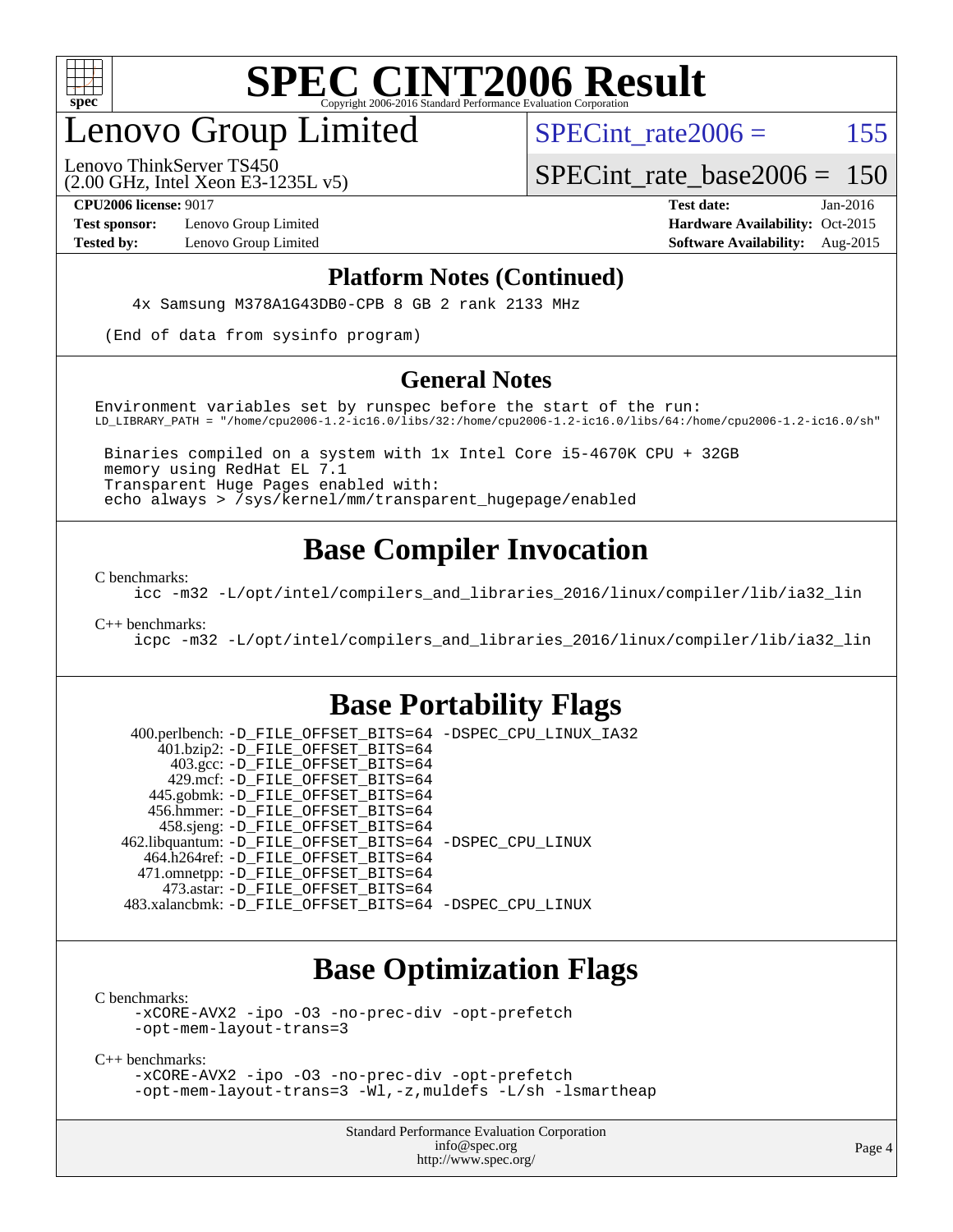

# enovo Group Limited

Lenovo ThinkServer TS450

SPECint rate $2006 = 155$ 

[SPECint\\_rate\\_base2006 =](http://www.spec.org/auto/cpu2006/Docs/result-fields.html#SPECintratebase2006) 150

**[Test sponsor:](http://www.spec.org/auto/cpu2006/Docs/result-fields.html#Testsponsor)** Lenovo Group Limited **[Hardware Availability:](http://www.spec.org/auto/cpu2006/Docs/result-fields.html#HardwareAvailability)** Oct-2015

(2.00 GHz, Intel Xeon E3-1235L v5)

**[CPU2006 license:](http://www.spec.org/auto/cpu2006/Docs/result-fields.html#CPU2006license)** 9017 **[Test date:](http://www.spec.org/auto/cpu2006/Docs/result-fields.html#Testdate)** Jan-2016 **[Tested by:](http://www.spec.org/auto/cpu2006/Docs/result-fields.html#Testedby)** Lenovo Group Limited **[Software Availability:](http://www.spec.org/auto/cpu2006/Docs/result-fields.html#SoftwareAvailability)** Aug-2015

### **[Base Other Flags](http://www.spec.org/auto/cpu2006/Docs/result-fields.html#BaseOtherFlags)**

[C benchmarks](http://www.spec.org/auto/cpu2006/Docs/result-fields.html#Cbenchmarks):

403.gcc: [-Dalloca=\\_alloca](http://www.spec.org/cpu2006/results/res2016q1/cpu2006-20160125-38895.flags.html#b403.gcc_baseEXTRA_CFLAGS_Dalloca_be3056838c12de2578596ca5467af7f3)

#### **[Peak Compiler Invocation](http://www.spec.org/auto/cpu2006/Docs/result-fields.html#PeakCompilerInvocation)**

[C benchmarks \(except as noted below\)](http://www.spec.org/auto/cpu2006/Docs/result-fields.html#Cbenchmarksexceptasnotedbelow):

[icc -m32 -L/opt/intel/compilers\\_and\\_libraries\\_2016/linux/compiler/lib/ia32\\_lin](http://www.spec.org/cpu2006/results/res2016q1/cpu2006-20160125-38895.flags.html#user_CCpeak_intel_icc_e10256ba5924b668798078a321b0cb3f)

400.perlbench: [icc -m64](http://www.spec.org/cpu2006/results/res2016q1/cpu2006-20160125-38895.flags.html#user_peakCCLD400_perlbench_intel_icc_64bit_bda6cc9af1fdbb0edc3795bac97ada53)

401.bzip2: [icc -m64](http://www.spec.org/cpu2006/results/res2016q1/cpu2006-20160125-38895.flags.html#user_peakCCLD401_bzip2_intel_icc_64bit_bda6cc9af1fdbb0edc3795bac97ada53)

456.hmmer: [icc -m64](http://www.spec.org/cpu2006/results/res2016q1/cpu2006-20160125-38895.flags.html#user_peakCCLD456_hmmer_intel_icc_64bit_bda6cc9af1fdbb0edc3795bac97ada53)

458.sjeng: [icc -m64](http://www.spec.org/cpu2006/results/res2016q1/cpu2006-20160125-38895.flags.html#user_peakCCLD458_sjeng_intel_icc_64bit_bda6cc9af1fdbb0edc3795bac97ada53)

[C++ benchmarks:](http://www.spec.org/auto/cpu2006/Docs/result-fields.html#CXXbenchmarks)

[icpc -m32 -L/opt/intel/compilers\\_and\\_libraries\\_2016/linux/compiler/lib/ia32\\_lin](http://www.spec.org/cpu2006/results/res2016q1/cpu2006-20160125-38895.flags.html#user_CXXpeak_intel_icpc_b4f50a394bdb4597aa5879c16bc3f5c5)

#### **[Peak Portability Flags](http://www.spec.org/auto/cpu2006/Docs/result-fields.html#PeakPortabilityFlags)**

 400.perlbench: [-D\\_FILE\\_OFFSET\\_BITS=64](http://www.spec.org/cpu2006/results/res2016q1/cpu2006-20160125-38895.flags.html#user_peakPORTABILITY400_perlbench_file_offset_bits_64_438cf9856305ebd76870a2c6dc2689ab) [-DSPEC\\_CPU\\_LP64](http://www.spec.org/cpu2006/results/res2016q1/cpu2006-20160125-38895.flags.html#b400.perlbench_peakCPORTABILITY_DSPEC_CPU_LP64) [-DSPEC\\_CPU\\_LINUX\\_X64](http://www.spec.org/cpu2006/results/res2016q1/cpu2006-20160125-38895.flags.html#b400.perlbench_peakCPORTABILITY_DSPEC_CPU_LINUX_X64) 401.bzip2: [-D\\_FILE\\_OFFSET\\_BITS=64](http://www.spec.org/cpu2006/results/res2016q1/cpu2006-20160125-38895.flags.html#user_peakPORTABILITY401_bzip2_file_offset_bits_64_438cf9856305ebd76870a2c6dc2689ab) [-DSPEC\\_CPU\\_LP64](http://www.spec.org/cpu2006/results/res2016q1/cpu2006-20160125-38895.flags.html#suite_peakCPORTABILITY401_bzip2_DSPEC_CPU_LP64) 403.gcc: [-D\\_FILE\\_OFFSET\\_BITS=64](http://www.spec.org/cpu2006/results/res2016q1/cpu2006-20160125-38895.flags.html#user_peakPORTABILITY403_gcc_file_offset_bits_64_438cf9856305ebd76870a2c6dc2689ab) 429.mcf: [-D\\_FILE\\_OFFSET\\_BITS=64](http://www.spec.org/cpu2006/results/res2016q1/cpu2006-20160125-38895.flags.html#user_peakPORTABILITY429_mcf_file_offset_bits_64_438cf9856305ebd76870a2c6dc2689ab) 445.gobmk: [-D\\_FILE\\_OFFSET\\_BITS=64](http://www.spec.org/cpu2006/results/res2016q1/cpu2006-20160125-38895.flags.html#user_peakPORTABILITY445_gobmk_file_offset_bits_64_438cf9856305ebd76870a2c6dc2689ab) 456.hmmer: [-D\\_FILE\\_OFFSET\\_BITS=64](http://www.spec.org/cpu2006/results/res2016q1/cpu2006-20160125-38895.flags.html#user_peakPORTABILITY456_hmmer_file_offset_bits_64_438cf9856305ebd76870a2c6dc2689ab) [-DSPEC\\_CPU\\_LP64](http://www.spec.org/cpu2006/results/res2016q1/cpu2006-20160125-38895.flags.html#suite_peakCPORTABILITY456_hmmer_DSPEC_CPU_LP64) 458.sjeng: [-D\\_FILE\\_OFFSET\\_BITS=64](http://www.spec.org/cpu2006/results/res2016q1/cpu2006-20160125-38895.flags.html#user_peakPORTABILITY458_sjeng_file_offset_bits_64_438cf9856305ebd76870a2c6dc2689ab) [-DSPEC\\_CPU\\_LP64](http://www.spec.org/cpu2006/results/res2016q1/cpu2006-20160125-38895.flags.html#suite_peakCPORTABILITY458_sjeng_DSPEC_CPU_LP64) 462.libquantum: [-D\\_FILE\\_OFFSET\\_BITS=64](http://www.spec.org/cpu2006/results/res2016q1/cpu2006-20160125-38895.flags.html#user_peakPORTABILITY462_libquantum_file_offset_bits_64_438cf9856305ebd76870a2c6dc2689ab) [-DSPEC\\_CPU\\_LINUX](http://www.spec.org/cpu2006/results/res2016q1/cpu2006-20160125-38895.flags.html#b462.libquantum_peakCPORTABILITY_DSPEC_CPU_LINUX) 464.h264ref: [-D\\_FILE\\_OFFSET\\_BITS=64](http://www.spec.org/cpu2006/results/res2016q1/cpu2006-20160125-38895.flags.html#user_peakPORTABILITY464_h264ref_file_offset_bits_64_438cf9856305ebd76870a2c6dc2689ab) 471.omnetpp: [-D\\_FILE\\_OFFSET\\_BITS=64](http://www.spec.org/cpu2006/results/res2016q1/cpu2006-20160125-38895.flags.html#user_peakPORTABILITY471_omnetpp_file_offset_bits_64_438cf9856305ebd76870a2c6dc2689ab) 473.astar: [-D\\_FILE\\_OFFSET\\_BITS=64](http://www.spec.org/cpu2006/results/res2016q1/cpu2006-20160125-38895.flags.html#user_peakPORTABILITY473_astar_file_offset_bits_64_438cf9856305ebd76870a2c6dc2689ab) 483.xalancbmk: [-D\\_FILE\\_OFFSET\\_BITS=64](http://www.spec.org/cpu2006/results/res2016q1/cpu2006-20160125-38895.flags.html#user_peakPORTABILITY483_xalancbmk_file_offset_bits_64_438cf9856305ebd76870a2c6dc2689ab) [-DSPEC\\_CPU\\_LINUX](http://www.spec.org/cpu2006/results/res2016q1/cpu2006-20160125-38895.flags.html#b483.xalancbmk_peakCXXPORTABILITY_DSPEC_CPU_LINUX)

### **[Peak Optimization Flags](http://www.spec.org/auto/cpu2006/Docs/result-fields.html#PeakOptimizationFlags)**

[C benchmarks](http://www.spec.org/auto/cpu2006/Docs/result-fields.html#Cbenchmarks):

 400.perlbench: [-xCORE-AVX2](http://www.spec.org/cpu2006/results/res2016q1/cpu2006-20160125-38895.flags.html#user_peakPASS2_CFLAGSPASS2_LDCFLAGS400_perlbench_f-xAVX2_5f5fc0cbe2c9f62c816d3e45806c70d7)(pass 2) [-prof-gen:threadsafe](http://www.spec.org/cpu2006/results/res2016q1/cpu2006-20160125-38895.flags.html#user_peakPASS1_CFLAGSPASS1_LDCFLAGS400_perlbench_prof_gen_21a26eb79f378b550acd7bec9fe4467a)(pass 1) [-ipo](http://www.spec.org/cpu2006/results/res2016q1/cpu2006-20160125-38895.flags.html#user_peakPASS2_CFLAGSPASS2_LDCFLAGS400_perlbench_f-ipo)(pass 2) [-O3](http://www.spec.org/cpu2006/results/res2016q1/cpu2006-20160125-38895.flags.html#user_peakPASS2_CFLAGSPASS2_LDCFLAGS400_perlbench_f-O3)(pass 2) [-no-prec-div](http://www.spec.org/cpu2006/results/res2016q1/cpu2006-20160125-38895.flags.html#user_peakPASS2_CFLAGSPASS2_LDCFLAGS400_perlbench_f-no-prec-div)(pass 2) [-par-num-threads=1](http://www.spec.org/cpu2006/results/res2016q1/cpu2006-20160125-38895.flags.html#user_peakPASS1_CFLAGSPASS1_LDCFLAGS400_perlbench_par_num_threads_786a6ff141b4e9e90432e998842df6c2)(pass 1) [-prof-use](http://www.spec.org/cpu2006/results/res2016q1/cpu2006-20160125-38895.flags.html#user_peakPASS2_CFLAGSPASS2_LDCFLAGS400_perlbench_prof_use_bccf7792157ff70d64e32fe3e1250b55)(pass 2) [-auto-ilp32](http://www.spec.org/cpu2006/results/res2016q1/cpu2006-20160125-38895.flags.html#user_peakCOPTIMIZE400_perlbench_f-auto-ilp32)

Continued on next page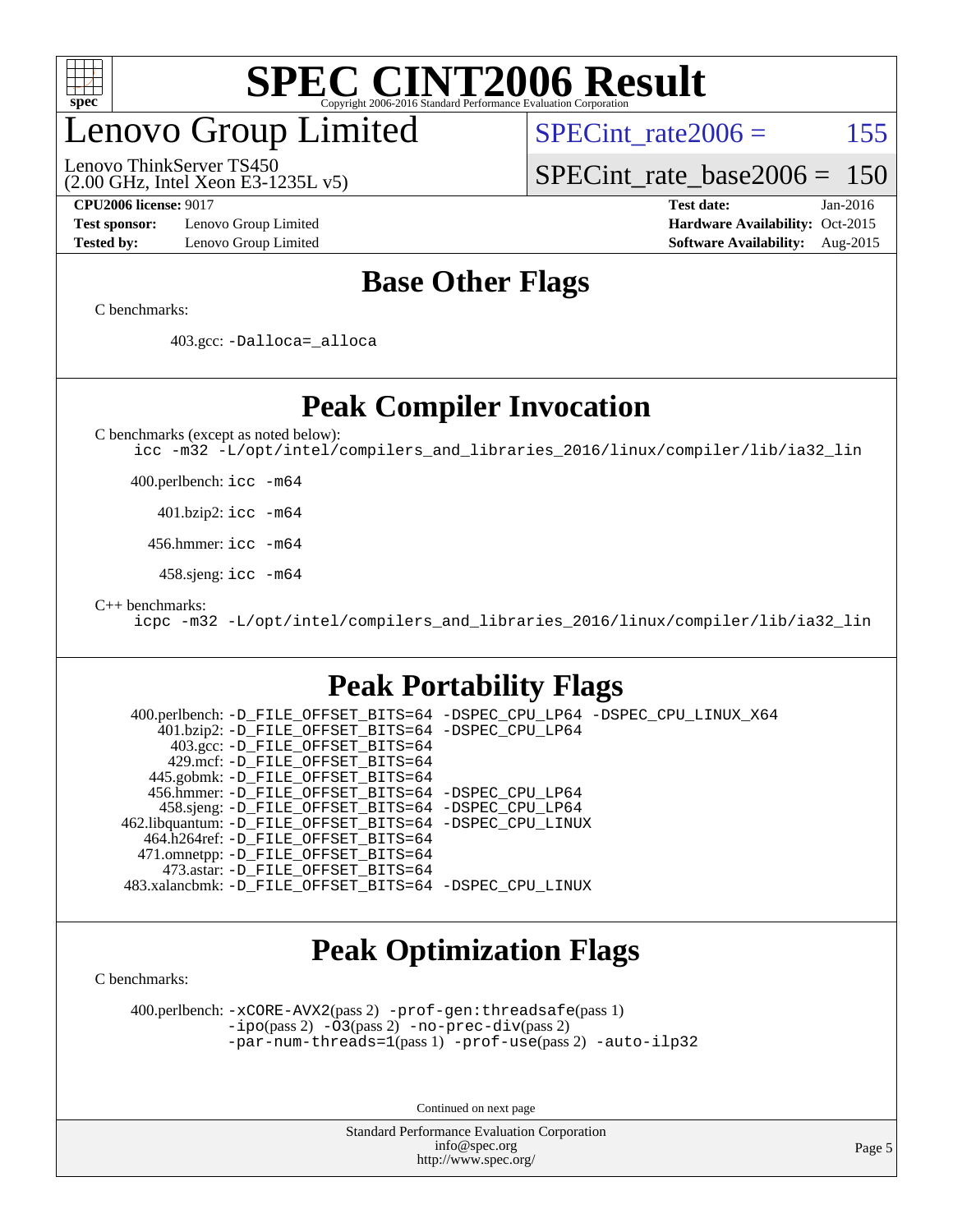

enovo Group Limited

SPECint rate $2006 = 155$ 

(2.00 GHz, Intel Xeon E3-1235L v5) Lenovo ThinkServer TS450

[SPECint\\_rate\\_base2006 =](http://www.spec.org/auto/cpu2006/Docs/result-fields.html#SPECintratebase2006) 150

**[Test sponsor:](http://www.spec.org/auto/cpu2006/Docs/result-fields.html#Testsponsor)** Lenovo Group Limited **[Hardware Availability:](http://www.spec.org/auto/cpu2006/Docs/result-fields.html#HardwareAvailability)** Oct-2015

**[CPU2006 license:](http://www.spec.org/auto/cpu2006/Docs/result-fields.html#CPU2006license)** 9017 **[Test date:](http://www.spec.org/auto/cpu2006/Docs/result-fields.html#Testdate)** Jan-2016 **[Tested by:](http://www.spec.org/auto/cpu2006/Docs/result-fields.html#Testedby)** Lenovo Group Limited **[Software Availability:](http://www.spec.org/auto/cpu2006/Docs/result-fields.html#SoftwareAvailability)** Aug-2015

### **[Peak Optimization Flags \(Continued\)](http://www.spec.org/auto/cpu2006/Docs/result-fields.html#PeakOptimizationFlags)**

 401.bzip2: [-xCORE-AVX2](http://www.spec.org/cpu2006/results/res2016q1/cpu2006-20160125-38895.flags.html#user_peakPASS2_CFLAGSPASS2_LDCFLAGS401_bzip2_f-xAVX2_5f5fc0cbe2c9f62c816d3e45806c70d7)(pass 2) [-prof-gen:threadsafe](http://www.spec.org/cpu2006/results/res2016q1/cpu2006-20160125-38895.flags.html#user_peakPASS1_CFLAGSPASS1_LDCFLAGS401_bzip2_prof_gen_21a26eb79f378b550acd7bec9fe4467a)(pass 1)  $-i\text{po}(pass 2) -03(pass 2) -no-prec-div(pass 2)$  $-i\text{po}(pass 2) -03(pass 2) -no-prec-div(pass 2)$  $-i\text{po}(pass 2) -03(pass 2) -no-prec-div(pass 2)$ [-par-num-threads=1](http://www.spec.org/cpu2006/results/res2016q1/cpu2006-20160125-38895.flags.html#user_peakPASS1_CFLAGSPASS1_LDCFLAGS401_bzip2_par_num_threads_786a6ff141b4e9e90432e998842df6c2)(pass 1) [-prof-use](http://www.spec.org/cpu2006/results/res2016q1/cpu2006-20160125-38895.flags.html#user_peakPASS2_CFLAGSPASS2_LDCFLAGS401_bzip2_prof_use_bccf7792157ff70d64e32fe3e1250b55)(pass 2) [-opt-prefetch](http://www.spec.org/cpu2006/results/res2016q1/cpu2006-20160125-38895.flags.html#user_peakCOPTIMIZE401_bzip2_f-opt-prefetch) [-auto-ilp32](http://www.spec.org/cpu2006/results/res2016q1/cpu2006-20160125-38895.flags.html#user_peakCOPTIMIZE401_bzip2_f-auto-ilp32) [-ansi-alias](http://www.spec.org/cpu2006/results/res2016q1/cpu2006-20160125-38895.flags.html#user_peakCOPTIMIZE401_bzip2_f-ansi-alias) 403.gcc: [-xCORE-AVX2](http://www.spec.org/cpu2006/results/res2016q1/cpu2006-20160125-38895.flags.html#user_peakCOPTIMIZE403_gcc_f-xAVX2_5f5fc0cbe2c9f62c816d3e45806c70d7) [-ipo](http://www.spec.org/cpu2006/results/res2016q1/cpu2006-20160125-38895.flags.html#user_peakCOPTIMIZE403_gcc_f-ipo) [-O3](http://www.spec.org/cpu2006/results/res2016q1/cpu2006-20160125-38895.flags.html#user_peakCOPTIMIZE403_gcc_f-O3) [-no-prec-div](http://www.spec.org/cpu2006/results/res2016q1/cpu2006-20160125-38895.flags.html#user_peakCOPTIMIZE403_gcc_f-no-prec-div)  $429$ .mcf: basepeak = yes 445.gobmk: [-xCORE-AVX2](http://www.spec.org/cpu2006/results/res2016q1/cpu2006-20160125-38895.flags.html#user_peakPASS2_CFLAGSPASS2_LDCFLAGS445_gobmk_f-xAVX2_5f5fc0cbe2c9f62c816d3e45806c70d7)(pass 2) [-prof-gen:threadsafe](http://www.spec.org/cpu2006/results/res2016q1/cpu2006-20160125-38895.flags.html#user_peakPASS1_CFLAGSPASS1_LDCFLAGS445_gobmk_prof_gen_21a26eb79f378b550acd7bec9fe4467a)(pass 1) [-prof-use](http://www.spec.org/cpu2006/results/res2016q1/cpu2006-20160125-38895.flags.html#user_peakPASS2_CFLAGSPASS2_LDCFLAGS445_gobmk_prof_use_bccf7792157ff70d64e32fe3e1250b55)(pass 2) [-par-num-threads=1](http://www.spec.org/cpu2006/results/res2016q1/cpu2006-20160125-38895.flags.html#user_peakPASS1_CFLAGSPASS1_LDCFLAGS445_gobmk_par_num_threads_786a6ff141b4e9e90432e998842df6c2)(pass 1) [-ansi-alias](http://www.spec.org/cpu2006/results/res2016q1/cpu2006-20160125-38895.flags.html#user_peakCOPTIMIZE445_gobmk_f-ansi-alias) [-opt-mem-layout-trans=3](http://www.spec.org/cpu2006/results/res2016q1/cpu2006-20160125-38895.flags.html#user_peakCOPTIMIZE445_gobmk_f-opt-mem-layout-trans_a7b82ad4bd7abf52556d4961a2ae94d5) 456.hmmer: [-xCORE-AVX2](http://www.spec.org/cpu2006/results/res2016q1/cpu2006-20160125-38895.flags.html#user_peakCOPTIMIZE456_hmmer_f-xAVX2_5f5fc0cbe2c9f62c816d3e45806c70d7) [-ipo](http://www.spec.org/cpu2006/results/res2016q1/cpu2006-20160125-38895.flags.html#user_peakCOPTIMIZE456_hmmer_f-ipo) [-O3](http://www.spec.org/cpu2006/results/res2016q1/cpu2006-20160125-38895.flags.html#user_peakCOPTIMIZE456_hmmer_f-O3) [-no-prec-div](http://www.spec.org/cpu2006/results/res2016q1/cpu2006-20160125-38895.flags.html#user_peakCOPTIMIZE456_hmmer_f-no-prec-div) [-unroll2](http://www.spec.org/cpu2006/results/res2016q1/cpu2006-20160125-38895.flags.html#user_peakCOPTIMIZE456_hmmer_f-unroll_784dae83bebfb236979b41d2422d7ec2) [-auto-ilp32](http://www.spec.org/cpu2006/results/res2016q1/cpu2006-20160125-38895.flags.html#user_peakCOPTIMIZE456_hmmer_f-auto-ilp32) 458.sjeng: [-xCORE-AVX2](http://www.spec.org/cpu2006/results/res2016q1/cpu2006-20160125-38895.flags.html#user_peakPASS2_CFLAGSPASS2_LDCFLAGS458_sjeng_f-xAVX2_5f5fc0cbe2c9f62c816d3e45806c70d7)(pass 2) [-prof-gen:threadsafe](http://www.spec.org/cpu2006/results/res2016q1/cpu2006-20160125-38895.flags.html#user_peakPASS1_CFLAGSPASS1_LDCFLAGS458_sjeng_prof_gen_21a26eb79f378b550acd7bec9fe4467a)(pass 1) [-ipo](http://www.spec.org/cpu2006/results/res2016q1/cpu2006-20160125-38895.flags.html#user_peakPASS2_CFLAGSPASS2_LDCFLAGS458_sjeng_f-ipo)(pass 2) [-O3](http://www.spec.org/cpu2006/results/res2016q1/cpu2006-20160125-38895.flags.html#user_peakPASS2_CFLAGSPASS2_LDCFLAGS458_sjeng_f-O3)(pass 2) [-no-prec-div](http://www.spec.org/cpu2006/results/res2016q1/cpu2006-20160125-38895.flags.html#user_peakPASS2_CFLAGSPASS2_LDCFLAGS458_sjeng_f-no-prec-div)(pass 2) [-par-num-threads=1](http://www.spec.org/cpu2006/results/res2016q1/cpu2006-20160125-38895.flags.html#user_peakPASS1_CFLAGSPASS1_LDCFLAGS458_sjeng_par_num_threads_786a6ff141b4e9e90432e998842df6c2)(pass 1) [-prof-use](http://www.spec.org/cpu2006/results/res2016q1/cpu2006-20160125-38895.flags.html#user_peakPASS2_CFLAGSPASS2_LDCFLAGS458_sjeng_prof_use_bccf7792157ff70d64e32fe3e1250b55)(pass 2) [-unroll4](http://www.spec.org/cpu2006/results/res2016q1/cpu2006-20160125-38895.flags.html#user_peakCOPTIMIZE458_sjeng_f-unroll_4e5e4ed65b7fd20bdcd365bec371b81f) [-auto-ilp32](http://www.spec.org/cpu2006/results/res2016q1/cpu2006-20160125-38895.flags.html#user_peakCOPTIMIZE458_sjeng_f-auto-ilp32) 462.libquantum: basepeak = yes 464.h264ref: [-xCORE-AVX2](http://www.spec.org/cpu2006/results/res2016q1/cpu2006-20160125-38895.flags.html#user_peakPASS2_CFLAGSPASS2_LDCFLAGS464_h264ref_f-xAVX2_5f5fc0cbe2c9f62c816d3e45806c70d7)(pass 2) [-prof-gen:threadsafe](http://www.spec.org/cpu2006/results/res2016q1/cpu2006-20160125-38895.flags.html#user_peakPASS1_CFLAGSPASS1_LDCFLAGS464_h264ref_prof_gen_21a26eb79f378b550acd7bec9fe4467a)(pass 1) [-ipo](http://www.spec.org/cpu2006/results/res2016q1/cpu2006-20160125-38895.flags.html#user_peakPASS2_CFLAGSPASS2_LDCFLAGS464_h264ref_f-ipo)(pass 2) [-O3](http://www.spec.org/cpu2006/results/res2016q1/cpu2006-20160125-38895.flags.html#user_peakPASS2_CFLAGSPASS2_LDCFLAGS464_h264ref_f-O3)(pass 2) [-no-prec-div](http://www.spec.org/cpu2006/results/res2016q1/cpu2006-20160125-38895.flags.html#user_peakPASS2_CFLAGSPASS2_LDCFLAGS464_h264ref_f-no-prec-div)(pass 2) [-par-num-threads=1](http://www.spec.org/cpu2006/results/res2016q1/cpu2006-20160125-38895.flags.html#user_peakPASS1_CFLAGSPASS1_LDCFLAGS464_h264ref_par_num_threads_786a6ff141b4e9e90432e998842df6c2)(pass 1) [-prof-use](http://www.spec.org/cpu2006/results/res2016q1/cpu2006-20160125-38895.flags.html#user_peakPASS2_CFLAGSPASS2_LDCFLAGS464_h264ref_prof_use_bccf7792157ff70d64e32fe3e1250b55)(pass 2) [-unroll2](http://www.spec.org/cpu2006/results/res2016q1/cpu2006-20160125-38895.flags.html#user_peakCOPTIMIZE464_h264ref_f-unroll_784dae83bebfb236979b41d2422d7ec2) [-ansi-alias](http://www.spec.org/cpu2006/results/res2016q1/cpu2006-20160125-38895.flags.html#user_peakCOPTIMIZE464_h264ref_f-ansi-alias) [C++ benchmarks:](http://www.spec.org/auto/cpu2006/Docs/result-fields.html#CXXbenchmarks) 471.omnetpp: [-xCORE-AVX2](http://www.spec.org/cpu2006/results/res2016q1/cpu2006-20160125-38895.flags.html#user_peakPASS2_CXXFLAGSPASS2_LDCXXFLAGS471_omnetpp_f-xAVX2_5f5fc0cbe2c9f62c816d3e45806c70d7)(pass 2) [-prof-gen:threadsafe](http://www.spec.org/cpu2006/results/res2016q1/cpu2006-20160125-38895.flags.html#user_peakPASS1_CXXFLAGSPASS1_LDCXXFLAGS471_omnetpp_prof_gen_21a26eb79f378b550acd7bec9fe4467a)(pass 1)  $-ipo(pass 2) -\overline{03(pass 2)}$  $-ipo(pass 2) -\overline{03(pass 2)}$  [-no-prec-div](http://www.spec.org/cpu2006/results/res2016q1/cpu2006-20160125-38895.flags.html#user_peakPASS2_CXXFLAGSPASS2_LDCXXFLAGS471_omnetpp_f-no-prec-div)(pass 2) [-par-num-threads=1](http://www.spec.org/cpu2006/results/res2016q1/cpu2006-20160125-38895.flags.html#user_peakPASS1_CXXFLAGSPASS1_LDCXXFLAGS471_omnetpp_par_num_threads_786a6ff141b4e9e90432e998842df6c2)(pass 1) [-prof-use](http://www.spec.org/cpu2006/results/res2016q1/cpu2006-20160125-38895.flags.html#user_peakPASS2_CXXFLAGSPASS2_LDCXXFLAGS471_omnetpp_prof_use_bccf7792157ff70d64e32fe3e1250b55)(pass 2) [-ansi-alias](http://www.spec.org/cpu2006/results/res2016q1/cpu2006-20160125-38895.flags.html#user_peakCXXOPTIMIZE471_omnetpp_f-ansi-alias) [-opt-ra-region-strategy=block](http://www.spec.org/cpu2006/results/res2016q1/cpu2006-20160125-38895.flags.html#user_peakCXXOPTIMIZE471_omnetpp_f-opt-ra-region-strategy_a0a37c372d03933b2a18d4af463c1f69) [-Wl,-z,muldefs](http://www.spec.org/cpu2006/results/res2016q1/cpu2006-20160125-38895.flags.html#user_peakEXTRA_LDFLAGS471_omnetpp_link_force_multiple1_74079c344b956b9658436fd1b6dd3a8a) [-L/sh -lsmartheap](http://www.spec.org/cpu2006/results/res2016q1/cpu2006-20160125-38895.flags.html#user_peakEXTRA_LIBS471_omnetpp_SmartHeap_32f6c82aa1ed9c52345d30cf6e4a0499) 473.astar: basepeak = yes

483.xalancbmk: basepeak = yes

### **[Peak Other Flags](http://www.spec.org/auto/cpu2006/Docs/result-fields.html#PeakOtherFlags)**

[C benchmarks](http://www.spec.org/auto/cpu2006/Docs/result-fields.html#Cbenchmarks):

403.gcc: [-Dalloca=\\_alloca](http://www.spec.org/cpu2006/results/res2016q1/cpu2006-20160125-38895.flags.html#b403.gcc_peakEXTRA_CFLAGS_Dalloca_be3056838c12de2578596ca5467af7f3)